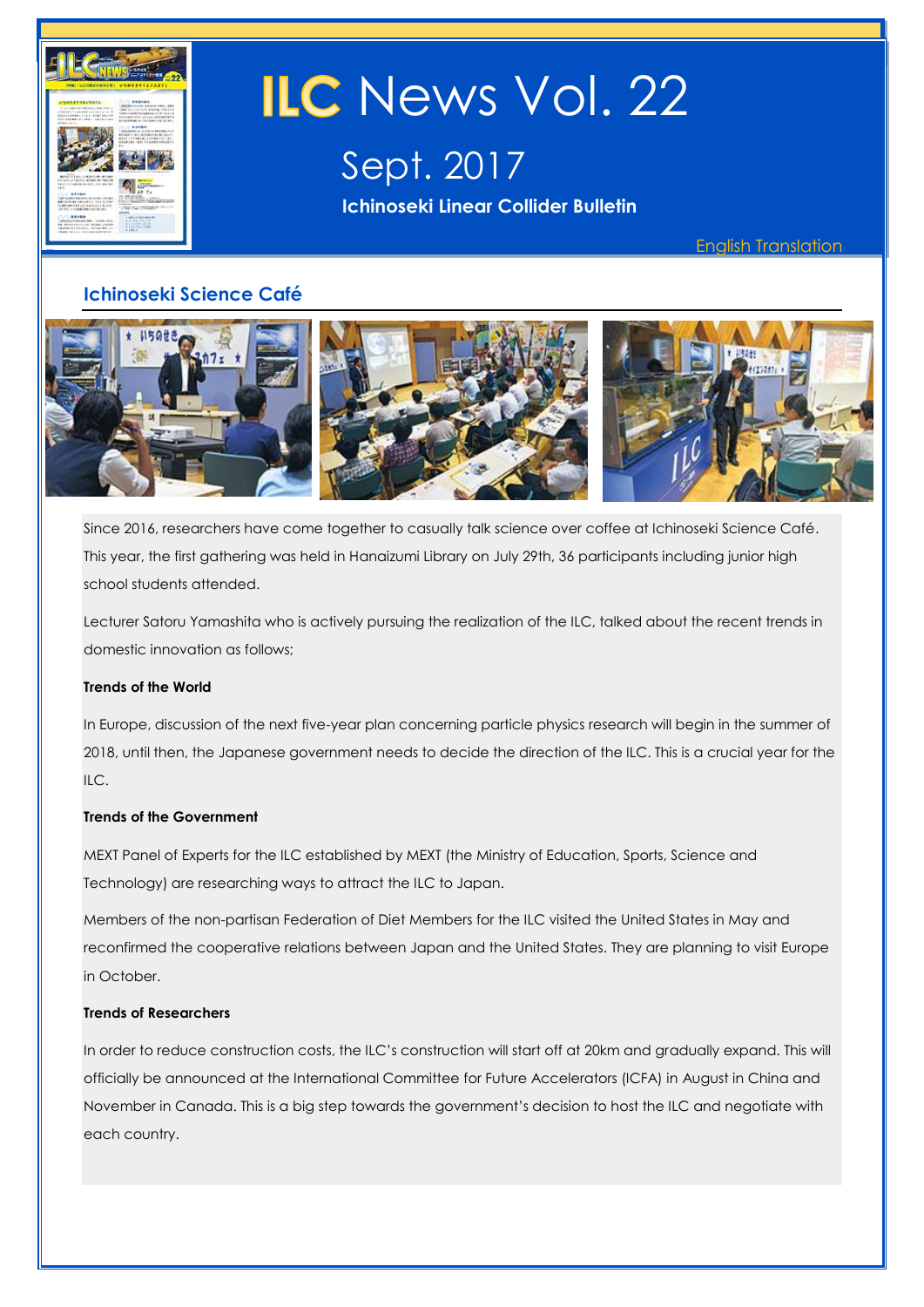#### **Trends in Tohoku**

The Tohoku ILC Preparations Office is examining how to improve the environment in which the ILC can be established. The main considerations are making full use of existing infrastructure so that the local burden is minimized and analyzing fields where private companies can enter.

## Pick Up News



Junior High school Students are the forefront of science and research

## **Ichinoseki Science Kids**



On August 19th and 20th, Ichinoseki Library held "Ichinsoeki Science Kids" which involved ILC "karuta" competitions, ILC paintings and an ILC special exhibition which displayed characters supporting the ILC.

This event was held in conjunction with the Ichinoseki Beer Festival so there were many people from all over the country visiting making it a great opportunity for ILC promotion.

#### **ILC Special Lessons at junior high schools**



Special ILC classes for Junior High School students were carried out across the city. On July 4th, Hanaizumi (first grade) and Ichinoseki Junior High School (second grade) students were given a lecture by researcher Masakazu Kurata of KEK.

A cloud-chamber experiment was also carried out, and so the students were able to learn about the importance of the experiment.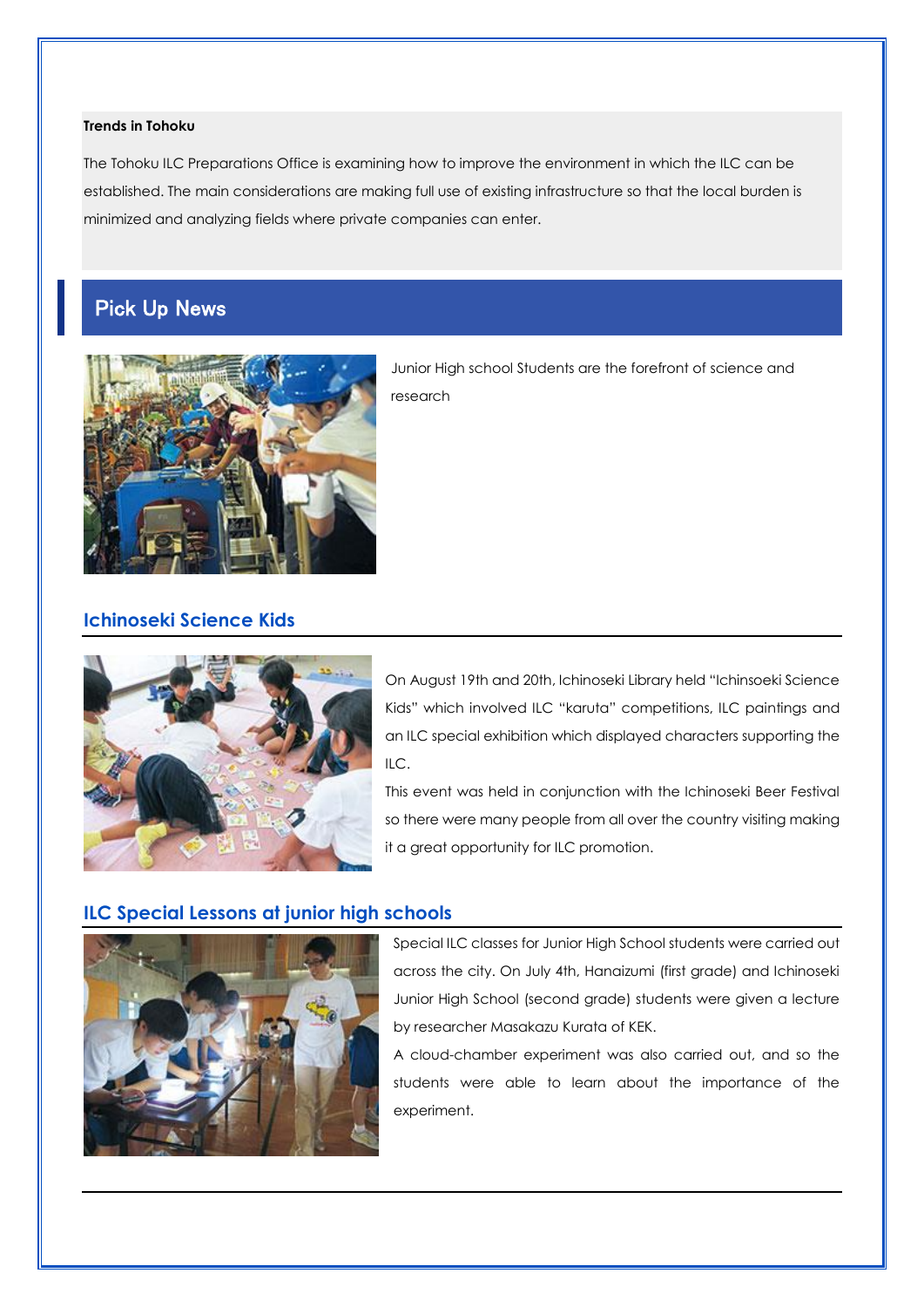## **Science class by Prof. Saito of JGU**



Mr. Takehiko Saito, a professor at the JGU (Johannes Gutenberg University), conducted an ILC science class (sponsored by the Iwate Prefectural International Linear Collider Promotion Council) from June 18th to 24th in the prefecture. Students of Akoogi Elementary School (5th grade), Oohara Elementary School (6th grade),Okutama Elementary School (6th grade) and Higashiyama Elementary School (all grades) received a class on the theme "From the Earth to the Universe and to the small world".

## News Clippings

#### **The 7th meeting of MEXT Panel of Experts for the ILC**

The 7th meeting of the Ministry of Education, Culture, Sports, Science and Technology (MEXT)'s Panel of Experts for the ILC was held on July 28th. At the conference, survey analysis on large-scale international collaboration cases were reported along with the confirmation of the draft report on the "Working Group for Organization and Management".

As a matter of future consideration, a review of the research facility CERN and studies by researchers around the world will be deliberated to plan for the gradual expansion of the ILC from 20km to its final total length.

#### **Four junior high school students research abroad**

Ms. Sakura Sugawara of Daito Junior High School visited the European research facility, CERN for six days. She participated as one of the second graders of the ILC Club as part of "Japan ILC 2030" project sponsored by Iwate Nikkei..

#### **Sendai Miyagi Science Day**

"Academic City, Sendai Miyagi Science day 2017" was held on July 16th. Tohoku Conference for the Promotion of the ILC had their booth "ILC Fair Day" which was aimed at elementary school students. Children enjoyed ILC picture stories, "karuta" competitions and ILC ring throwing.

#### **Summer Festival 'ILC Uchiwa'**



During the summer, "ILC Uchiwa (traditional fans)" were distributed throughout Iwate and Miyagi Prefectures at various local festivals (planned by Iwate Prefecture ILC Promotion Council). The fans were decorated with local mascot characters.